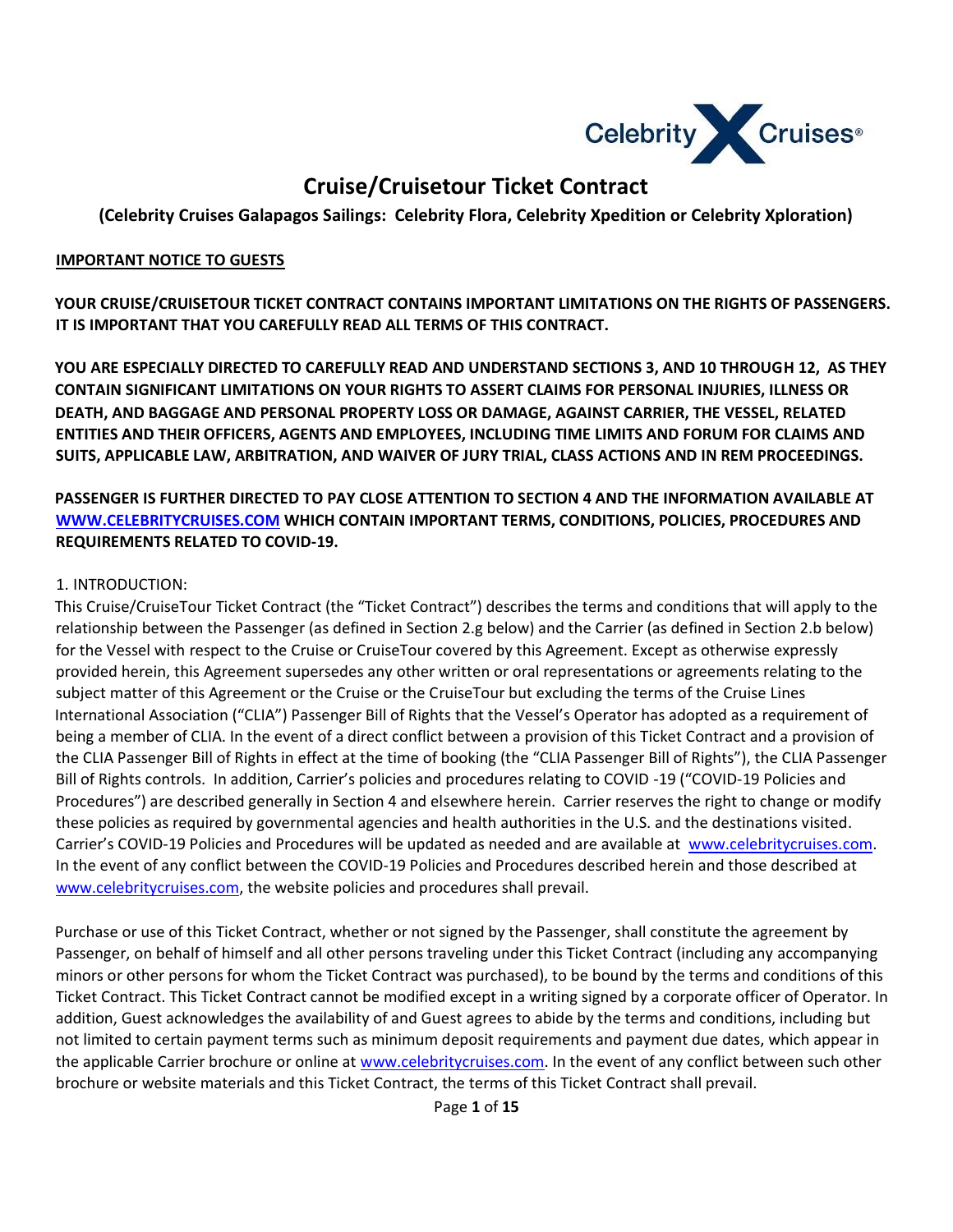# 2. DEFINITIONS:

- a."Agreement" or "Contract" means the terms and conditions set forth in this Ticket Contract together with the Cruise or CruiseTour Fare due for Your Cruise or CruiseTour. Together, the items described in the preceding sentence shall constitute an agreement between Passenger and Operator for the Cruise or CruiseTour.
- b."Carrier" shall include: (i) the Vessel, or any substituted ship; (ii) the Vessel's Operator; and (iii) with respect to the Land Tour portion of any CruiseTour, the operator of that Land Tour ("LTO") together with the owners, managers, charterers, affiliates, successors and assigns of the entities identified in subsections (i), (ii) and (iii) of this sentence. Carrier also shall include the officers, directors, employees, agents, crew or pilots of the entities identified in the preceding sentence. The exclusions or limitations of liability of Carrier set forth in the provisions of this Ticket Contract, as well as all rights, defenses or immunities set forth herein, shall also apply to and be for the benefit of agents, independent contractors, concessionaires and suppliers of Carrier, as well as owners and operators of all shoreside properties at which the Vessel or the Transport may call, as well as owners, designers, installers, suppliers and manufacturers of the Vessel or Transport, or any component parts of either, together with the employees and servants of each of the foregoing, and/or any launches, craft or facilities of any kind belonging to or provided by any of the entities identified in this paragraph.
- c. "Cruise" means the specific cruise covered by this Ticket Contract, as the same may be modified and shall include those periods during which the Guest is embarking or disembarking the Vessel and those periods when the Guest is on land while the Vessel is in port.
- d."Cruise Fare" or "CruiseTour Fare" includes the amount due for the Cruise or CruiseTour, whether such amounts are owing and/or have been paid by the Passenger, but does not include amounts due for other products or services such as air transportation, photographs, gratuities, telephone calls, or medical services which can be purchased separately, nor does it include government or quasi-governmental taxes and fees, whether assessed on a per passenger, per vessel, per berth or per ton basis, nor any fuel surcharges, security surcharges or similar assessments made by airlines, trains, buses, hotels or other third parties which are subject to change and are due and payable by Passenger upon request. For CruiseTours that include air travel, airfare is included in the CruiseTour Fare.
- e."CruiseTour" shall mean the combined vacation package officially published and offered by Carrier, which includes the applicable cruise and associated Land Tour.
- f. "Operator" means the entity identified in Section 19 below.
- g."Passenger" or "Guest" or "Your" means all persons traveling under this Ticket Contract and persons in their care, together with their respective heirs and representatives. "Passenger" shall include the plural and the use of the masculine shall include the feminine.
- h."Land Tour" shall mean the land tour component of a CruiseTour to be provided either prior to the initial embarkation on the cruise or after the final debarkation from the cruise.
- i. "Transport" means the railcars, buses and other modes of transportation or accommodation provided by a LTO in connection with a Land Tour.
- j. "Vessel" means the ship owned or chartered or operated by Operator on which Passenger may be traveling or against which Passenger may assert a claim, as well as any substituted ship used in the performance of this Ticket Contract.
- 3. BAGGAGE, PROPERTY AND LIMITATIONS OF LIABILITY:
- a. **Baggage Limits and Prohibited Items**. Each adult Passenger is permitted to carry onboard the Vessel or check-in only the wearing apparel and personal effects reasonably necessary for the cruise, including suitcases, trunks, valises, satchels, bags, hangers containing clothing, toiletries and similar items. In no event shall any Passenger bring on board the Vessel or check-in, or in connection with the Land Tour, any illegal controlled substances (including medical marijuana), fireworks, live animals, weapons, firearms, explosives or other hazardous materials, or any other items prohibited by applicable law or Carrier policy. Marijuana possession and/or use, including medical marijuana, and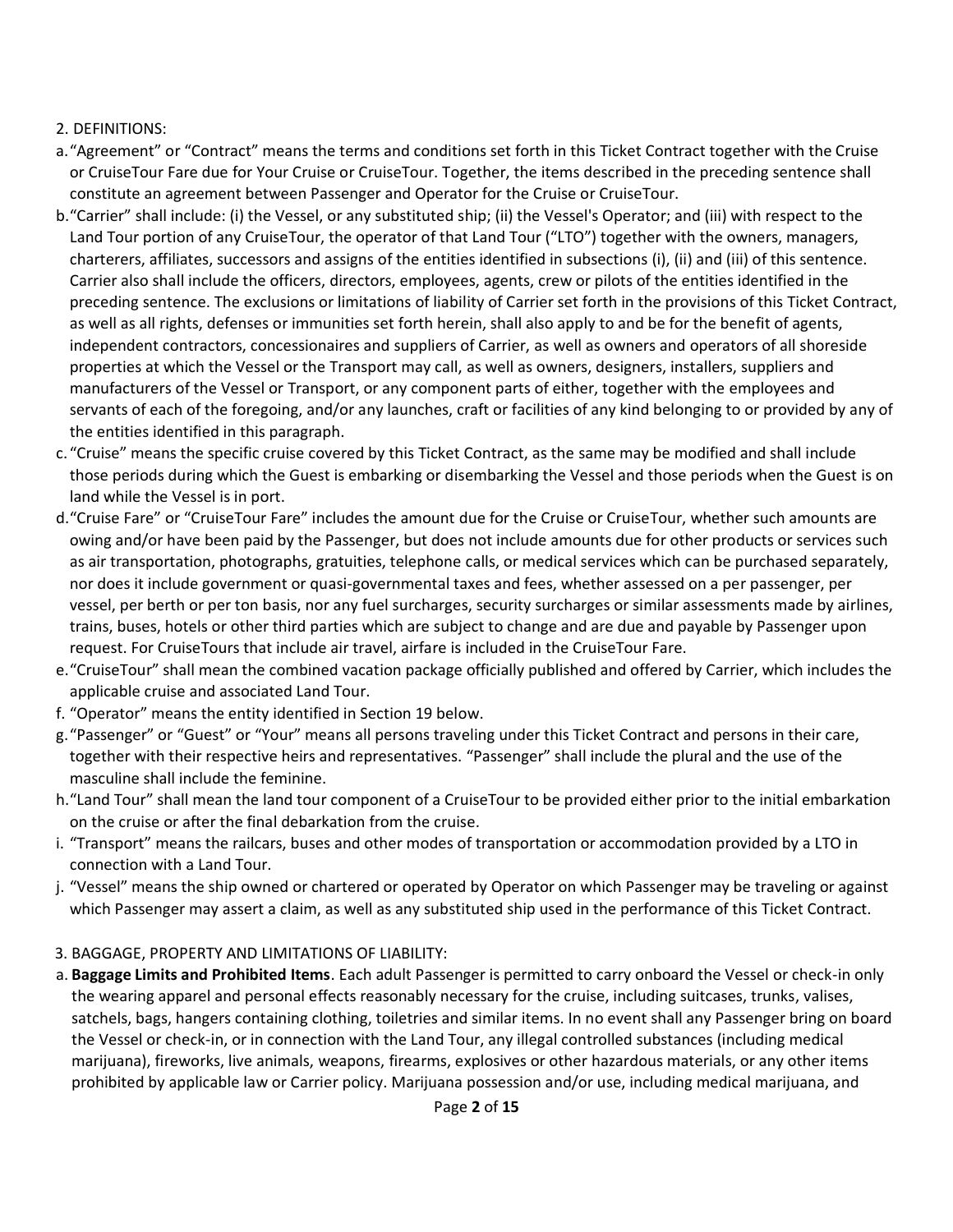possession or use of any illegal drugs, is strictly prohibited in many jurisdictions visited and on the Vessel at all times, as well as in terminals, during shore excursions or any other part of the cruise, regardless of any local, state, or other laws which might permit use or possession of marijuana. Passengers who violate the laws of any jurisdiction are subject to being reported to law enforcement or customs authorities, arrest and prosecution. Passengers who bring on board dangerous items, marijuana in any form, or any illegal drugs or controlled substances are also subject to immediate disembarkation or denial of boarding. Passengers shall have no claim for refund, loss, damage, inconvenience, or compensation whatsoever under any of these circumstances. Passenger shall be responsible to notify Carrier in advance of the Cruise if there is any question as to the permissibility of taking any item or substance onboard the Vessel. Carrier reserves the right to refuse to permit any Passenger to take on board the Vessel or on any mode of Transport any item Carrier deems inappropriate.

b. **Liability for Loss of or Damage to Baggage**. Unless negligent, Carrier is neither responsible nor liable for any loss of or damage to Passenger's property, whether contained in luggage or otherwise. Liability for loss of or damage to Passenger's property in connection with any air or ground transportation shall be the sole responsibility of the provider of the service and in accordance with applicable limitations.

c. **Limitation of Liability for Lost or Damaged Property**. Notwithstanding any other provision of law or this Agreement, Carrier's liability for loss or damage to property during the Land Tour portion of a CruiseTour is limited to \$300.00 per Passenger. Notwithstanding any other provision of law or this Agreement, Carrier's liability for loss or damage to property for the cruise (or for the cruise only portion of a CruiseTour) shall be limited to \$300.00 per Passenger, unless Passenger declares the true value of such property in writing to the Carrier at the address specified in Section 11.a below and pays Carrier within 10 days of final payment for the cruise, a fee of five percent (5%) of the amount that such value exceeds \$300.00. In such event, Carrier's liability shall be limited to its true declared value, but not exceeding \$5,000.

d. **Limited Carriage**. Carrier does not undertake to carry as baggage any tools of trade, household goods (including but not limited to appliances and furniture) fragile or valuable items, precious metals, jewelry, documents, negotiable instruments or other valuables, including but not limited to those specified in Title 46 of the United States Code, Appendix Section 181. Each Passenger warrants that no such item will be presented to Carrier within any receptacle or container as baggage, and hereby releases Carrier from any liability whatsoever for loss of or damage to such items when presented to Carrier in breach of this warranty. In no event shall Carrier be liable for normal wear or tear of luggage or property, or loss of or damage to jewelry, cash, negotiable paper, photographic/electronic, medical or recreational equipment, dental hardware, eyewear, medications or other valuables unless they are deposited with Carrier on the Vessel for safekeeping against receipt (LTOs do not accept valuables for deposit). Carrier's liability, if any, for loss of or damage to valuables so deposited shall not exceed the amounts indicated in Section 3.c above.

# 4. PUBLIC HEALTH, COVID-19 POLICIES AND PROCEDURES, KNOWING ACCEPTANCE OF THE RISKS:

a. **Recommended Consultation with Personal Physician**. Passengers are encouraged to discuss the advisability of travel with their personal physicians and to review the U.S. Centers for Disease Control ("CDC") website for updated information. The CDC has identified elderly persons and persons with certain chronic medical conditions as being at increased risk of life-threatening complications from being infected with COVID-19. PASSENGER ACKNOWLEDGES, UNDERSTANDS AND ACCEPTS THAT WHILE ABOARD THE VESSEL, IN TERMINALS AND BOARDING AREAS, OR DURING ACTIVITIES ASHORE AND/ OR WHILE TRAVELING TO OR FROM THE VESSEL, THE PASSENGER OR OTHER PASSENGERS MAY BE EXPOSED TO COMMUNICABLE ILLNESSES, INCLUDING BUT NOT LIMITED TO COVID-19, INFLUENZA, COLDS AND NOROVIRUS. PASSENGER FURTHER UNDERSTANDS AND ACCEPTS THAT THE RISK OF EXPOSURES TO THESE COMMUNICABLE ILLNESSES AND OTHERS IS INHERENT IN MOST ACTIVITIES WHERE PEOPLE INTERACT OR SHARE COMMON FACILITIES, IS BEYOND CARRIER'S CONTROL, AND CANNOT BE ELIMINATED UNDER ANY CIRCUMSTANCES. PASSENGER KNOWINGLY AND VOLUNTARILY ACCEPTS THESE RISKS AS PART OF THIS TICKET CONTRACT, INCLUDING THE RISK OF SERIOUS ILLNESS OR DEATH ARISING FROM SUCH EXPOSURES, AND/OR ALL RELATED DAMAGES, LOSS, COSTS AND EXPENSES OF ANY NATURE WHATSOEVER.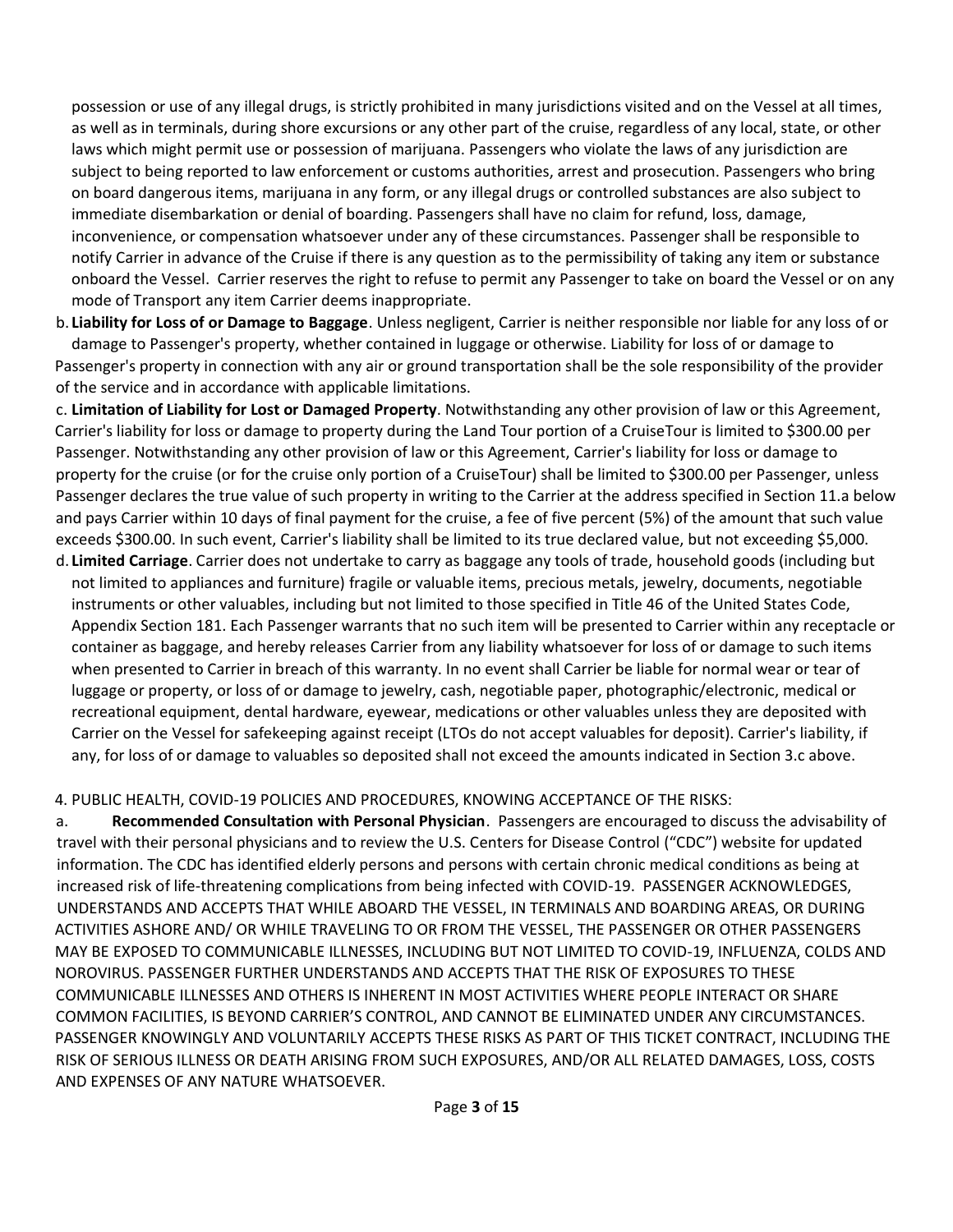b. **Agreement to Abide by Current COVID-19 Policies and Procedures**. Carrier's COVID-19 Policies and Procedures are subject to guidance and directives of established health authorities in the U.S. and other destinations where the Vessel visits, including the CDC and other international, national and local health agencies when the Vessel is within those agencies' jurisdiction. Passenger acknowledges that these directives may change from time to time and that Carrier's COVID-19 Policies and Procedures may therefore change. Passenger expressly agrees to comply not only with the COVID-19 Policies and Procedures as they are described herein, but also as they are set forth on Carrier's website at [www.celebritycruises.com](http://www.celebritycruises.com/)[,](http://www.royalcaribbean.com/) at all times including pre-embarkation, while onboard, during port calls and shore excursions and/or final disembarkation. In case of any conflict between the COVID-19 Policies and Procedures described herein or on Carrier's website, the website governs. Passenger's agreement to abide by Carrier's COVID-19 Policies and Procedures constitutes an integral part of this Ticket Contract.

c. **COVID-19 Policies and Procedures.** Passenger understands that Carrier's COVID-19 Policies and Procedures may or will include (but are not be limited to): (1) providing an accurate, truthful and complete health questionnaire in a form and containing any and all health or travel-related questions as required by Carrier in its sole discretion, for each Passenger prior to boarding; (2) pre-embarkation and/or periodic testing and temperature checks of each Passenger; (3) modified capacity rules for activities (including but not limited to restaurants, gyms, and entertainment events onboard and for shore excursions) which may limit or eliminate the ability of Passenger to participate in particular activities; (4) mandatory use by each Passenger (except where medically contraindicated) of face coverings in most locations outside of the Passenger's cabin while onboard, during embarkation, disembarkation and shore excursions; (5) mandatory social distancing of Passengers at any/all times while on board and during embarkation, disembarkation, and shore excursions; (6) additional restrictions during shore excursions depending on local conditions, including but not limited to denial of disembarkation at destinations unless participating in only Carrier-approved shore excursions; (7) mandatory handsanitizing by Passenger upon entry or exit of any public areas; (8) confinement of Passengers to cabins, quarantine or emergency disembarkation of Passenger if, in Carrier's sole discretion, such steps are necessary to prevent or slow the spread of COVID-19; (9) the required completion by Passenger in a timely manner of any written authorizations or consent forms required for Carrier to carry out its COVID-19 Policies and Procedures (including but not limited to medical information, medical privacy, or personal data privacy consent forms), and; (10) other policies and procedures deemed by Carrier in its sole discretion to be necessary to reduce the risk of spread of COVID-19. Passenger acknowledges that: (i) Carrier's Privacy Policy for Health Protection Measures ("Health Privacy Policy") is an integral part of Carrier's COVID-19 Policies and Procedures; (ii) the Health Privacy Policy has been made available to Passenger; and (iii) Passenger agrees to the terms of the Health Privacy Policy.

d. **Mandatory Compliance with COVID-19 Policies and Procedures**. Notwithstanding any other provision contained herein or in Carrier's Refund Policy, any noncompliance by Passenger or members of Passenger's travelling party with Carrier's COVID-19 Policies and Procedures or this Ticket Contract shall be grounds for refusal to board, refusal to reboard after going ashore, quarantine onboard the Vessel, disembarkation, reporting to governmental or health authorities, or other steps deemed necessary in Carrier's sole discretion under the circumstances to protect the health and well-being of others. Under these circumstances, Passenger shall not be entitled to a refund or compensation of any kind. Passenger will be responsible for all related costs and fines, including without limitation travel expenses and for proper travel documentation for any port, or for departure from or arrival to Passenger's country of residence. Under no circumstances shall Carrier be liable for any damages or expenses whatsoever incurred by any Passenger as a result of such denial of boarding, refusal to re-board, quarantine, disembarkation, or other steps taken by Carrier.

e. **Passenger Testing Positive for COVID-19 Pre-Cruise**. Passenger agrees that if at any time within 14 days prior to embarkation, Passenger tests positive for COVID-19, exhibits signs or symptoms of COVID-19, has had close contact with a person confirmed or suspected as having COVID-19, or Carrier otherwise determines in its sole discretion that Passenger is unfit to board because of any communicable illness, Carrier will deny boarding to such Passenger. Under these circumstances, unless Carrier determines that Passenger has failed to comply with Carrier's COVID-19 Policies and Procedures or this Ticket Contract, any Passenger denied boarding because of a known or suspected infection with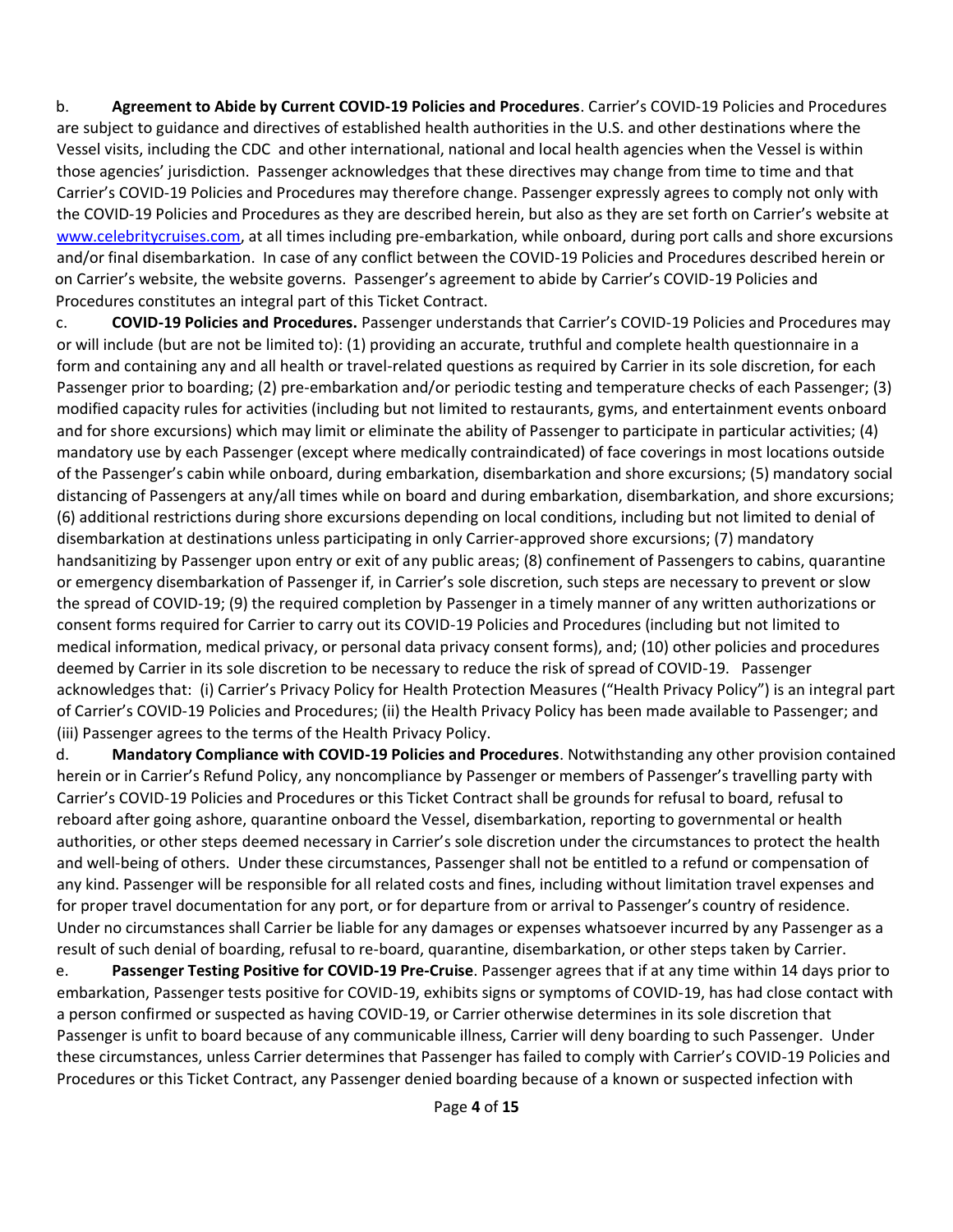COVID-19 will be entitled to a refund or future cruise credit equal in value to the Cruise Fare Passenger paid to Carrier. Carrier, in its sole discretion, may require Passenger to provide verification satisfactory to Carrier of Passenger's positive test result if the test was administered by a provider other than those retained by Carrier. For further details, refer to Carrier's refund and cancellation policy at [www.celebritycruises.com.](https://www.celebritycruises.com/content/dam/celebrity/pdf/cel-covid-19-cancellations-and-refunds-policy.pdf)Under no circumstances shall Carrier have any other liability for any compensation or other damages whatsoever, including but not limited to compensation for lodging or travel.

f. **Passenger Testing Positive for COVID-19 During Cruise**. Passenger understands and agrees that if, after boarding, and even if Passenger has fully complied with all COVID-19 Policies and Procedures, Passenger tests positive for COVID-19 or exhibits signs or symptoms of COVID-19, Carrier may disembark, refuse re-boarding after a shore excursion, or quarantine Passenger as well as members of Passenger's travelling party, or take other steps which Carrier determines, in its sole discretion, are necessary under the circumstances to protect the health and well-being of others. Under these circumstances, any such Passenger with a known or suspected case of infection with COVID-19 who is disembarked, refused re-boarding, or quarantined shall be entitled to a prorated refund or future cruise credit for the unused portion of the Cruise Fare. For further details, refer to Carrier's refund and cancellation policy at [www.celebritycruises.com.](https://www.celebritycruises.com/content/dam/celebrity/pdf/cel-covid-19-cancellations-and-refunds-policy.pdf) Each such Passenger is responsible for all other related costs and fines, including without limitation travel expenses. Under no circumstances shall Carrier be liable to any such Passenger for any costs, damages or expenses whatsoever incurred by any Passenger.

If Carrier received payment via credit card and a refund is owed, the refund will be made to that credit card. If Carrier received payment from your travel agent and a refund is owed, the refund will be provided back to that travel agent.

#### 5. MEDICAL CARE AND OTHER PERSONAL SERVICES:

a. **Availability of Medical Care**. Due to the nature of travel by sea and the ports visited, the availability of medical care onboard the Vessel and in ports of call may be limited or delayed and medical evacuation may not be possible from the Vessel while at sea or from every location to which the Vessel sails. No medical facility or physician is available onboard Celebrity Xploration.

b. **Relationship with Service Providers**. To the extent Passengers retain the services of medical personnel or independent contractors on or off the Vessel, Passengers do so at their sole risk. Any medical personnel attending to a Passenger on or off the Vessel, if arranged by Carrier, are provided solely for the convenience of the Passenger, work directly for the Passenger, and shall not be deemed to be acting under the control or supervision of the Carrier, as Carrier is not a medical provider. Likewise, any onboard concessions (including but not limited to the gift shops, spas, beauty salon, art program, photography, formalwear concessions) are either operated by or are independent contractors on board the Vessel, on Transport or elsewhere and are provided solely for the convenience of Passenger. Even though the Carrier shall be entitled to charge a fee and earn a profit for arranging such services, all such persons or entities shall be deemed independent contractors and not acting as agents or representatives of Carrier. Carrier assumes no liability whatsoever for any treatment, failure to treat, diagnosis, misdiagnosis, actual or alleged malpractice, advice, examination or other services provided by such persons or entities. Guest acknowledges that the Vessel's hair dresser, manicurist, art auctioneer, gift shop personnel, spa personnel, wedding planners and other providers of merchandise and personal services are employees of independent contractors and that Carrier is not responsible for their actions.

c. **Payment for Medical or Personal Care Services**. Passenger shall pay for all medical care or other personal services requested or required, whether onboard or ashore, including the cost of any emergency medical care or transportation incurred by Carrier and any costs associated with the provision of medical services as provided in the CLIA Passenger Bill of Rights. If Passenger is unable to pay and the Carrier pays for such expenses, then Passenger shall reimburse Carrier for those expenses.

6. SHORE EXCURSIONS, TOURS, FACILITIES OR OTHER TRANSPORTATION: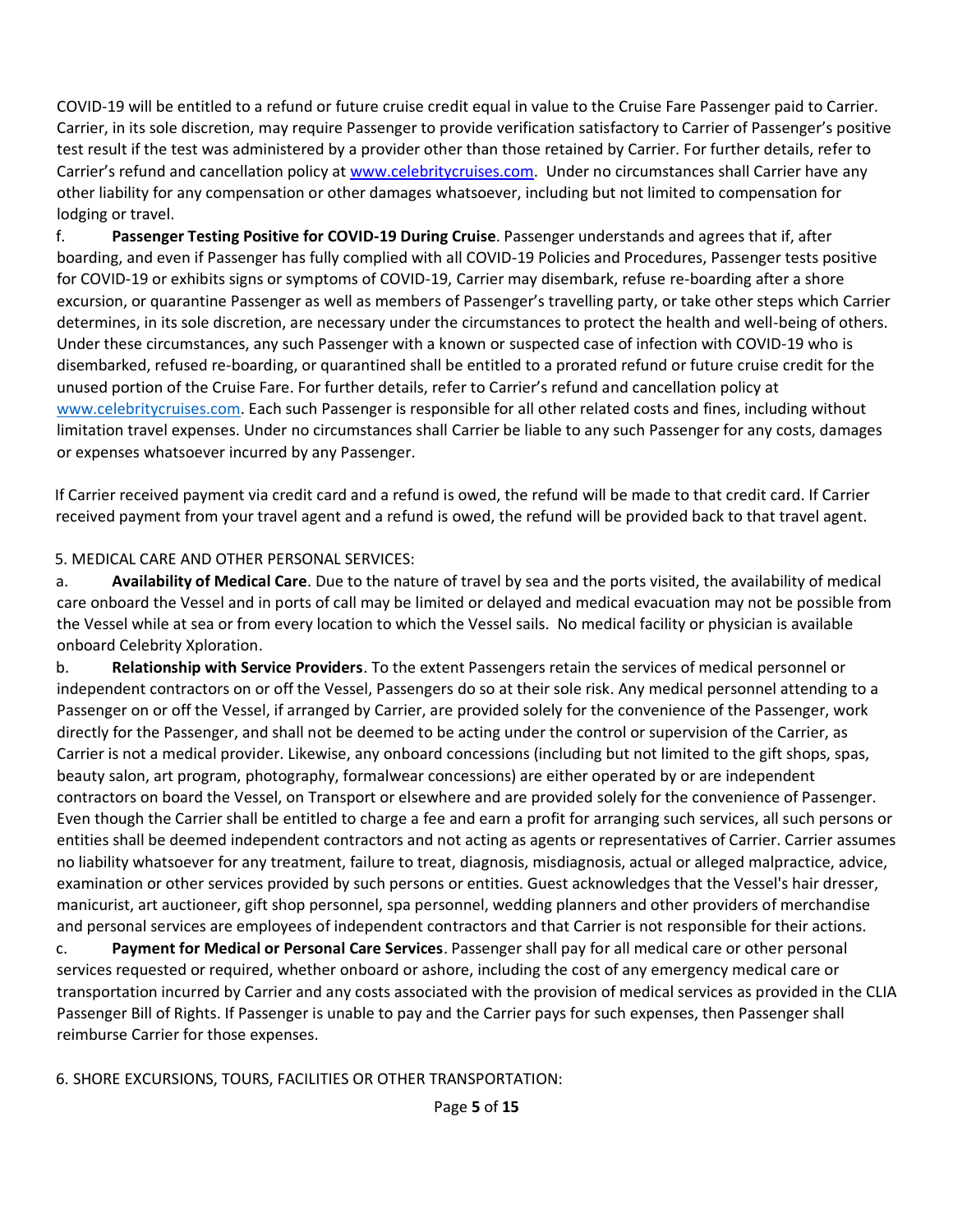All arrangements made for or by Passenger for transportation (other than on the Vessel) before, during or after the Cruise or CruiseTour of any kind whatsoever, as well as air arrangements, shore excursions, tours, hotels, restaurants, attractions and other similar activities or services, including all related conveyances, products or facilities, are made solely for Passenger's convenience and are at Passenger's risk. The providers, owners and operators of such services, conveyances, products and facilities are independent contractors and are not acting as agents or representatives of Carrier. As stated in Section 4 or as may be stated on Carrier's website at [www.celebritycruises.com](http://www.celebritycruises.com/)[,](http://www.royalcaribbean.com/) Carrier's COVID-19 Policies and Procedures will impose certain restrictions with regard to shore excursions relating to participation, location, time, eligible venues and persons with whom the Passenger may come into contact, as well as restrictions on the number of Passengers. Passenger understands and agrees that Carrier may prohibit Passenger from going ashore in any port of call, and/or limit Passengers going ashore to specific activities or excursions authorized by Carrier, for healthrelated reasons in its sole discretion. Even though Carrier may collect a fee for, or otherwise profit from, making such arrangements and offers for sale shore excursions, tours, hotels, restaurants, attractions, the Land Tour and other similar activities or services taking place off the Vessel for a profit and requires that any such person or entities comply with Carrier's COVID-19 Policies and Procedures, Carrier does not undertake to supervise or control such independent contractors or their employees, nor maintain their conveyances or facilities, and makes no representation, whether express or implied, regarding their suitability or safety. In no event shall Carrier be liable for any loss, delay, disappointment, damage, injury, death or other harm whatsoever to Passenger which occurs on or off the Vessel or the Transport as a result of any acts, omissions or negligence of any independent contractors.

# 7. CANCELLATION, DEVIATION OR SUBSTITUTION BY CARRIER:

a. Carrier may for any reason at any time and without prior notice, cancel, advance, postpone or deviate from any scheduled sailing, port of call, destination, lodging or any activity on or off the Vessel, or substitute another vessel or port of call, destination, lodging or activity. Except as provided in Section 7.e below, and except as provided in Section 4.e or Section 4.f regarding an actual or suspected COVID-19 infection, Carrier shall not be liable for any claim whatsoever by Passenger, including but not limited to loss, compensation or refund, by reason of such cancellation, advancement, postponement, substitution or deviation.

b. In connection with a CruiseTour, Carrier has the same right to cancel, advance, postpone or deviate from any scheduled activity, departure or destination, or substitute another railcar, bus, destination or lodging or other component of the CruiseTour. Except as provided in Section 7.e below, and except as provided in Section 4.e or Section 4.f regarding an actual or suspected COVID-19 infection, Carrier shall not be liable for any claim by Passenger whatsoever, including but not limited to loss, compensation or refund, by reason of such cancellation, advancement, postponement, substitution or deviation.

c. By way of example, and not limitation, Carrier may, without liability (except as provided in Section 7.e below with respect to mechanical failures, except as provided in Section 4.e or Section 4.f regarding an actual or suspected COVID-

19 infection), deviate from any scheduled sailing and may otherwise land Passenger and her property at any port if Carrier believes that the voyage or any Passenger or property may be hindered or adversely affected as a result of hostilities, blockages, prevailing weather conditions, labor conflicts, strikes onboard or ashore, breakdown of Vessel, congestion, docking difficulties, medical or lifesaving emergencies, declared pandemics, public health emergencies or outbreak of communicable disease, quarantines, national or regional emergencies or any other cause whatsoever.

d. Carrier shall have the right to comply with any orders, recommendations, or directions whatsoever given by any governmental entity or by persons purporting to act with such authority and such compliance shall not be deemed a breach of this Agreement entitling the Passenger to assert any claim for liability, compensation or refund except as provided in Section 4.e or Section 4.f regarding an actual or suspected COVID-19 infection.

e. In the event that a Cruise (or the cruise component of a CruiseTour) is canceled or terminated early due to mechanical failures: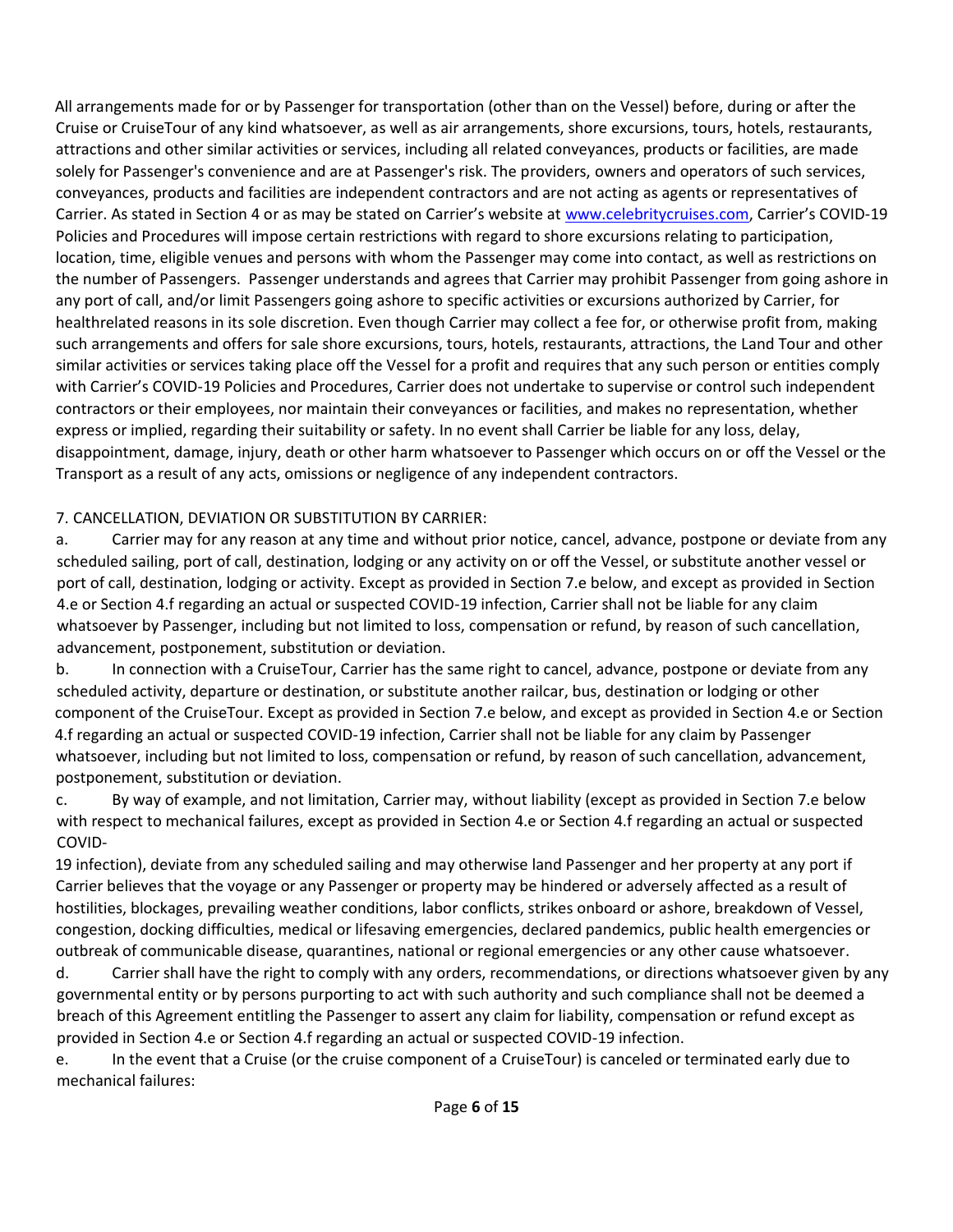i) Passenger shall have a right to a full refund of the Cruise Fare if the Cruise is canceled in full, or a partial refund if the cruise is terminated early; ii) Carrier may cover or reimburse Passenger for additional costs (e.g. airline change fees) as deemed appropriate by the Carrier. iii) If the Passenger has travelled to the Vessel, Passenger shall have a right to transportation (by means selected by the Carrier) to the Vessel's scheduled port of disembarkation or the Passenger's home city; and

iv) Passenger shall have a right to lodging (selected by the Carrier) if disembarkation and an overnight stay in an unscheduled port are required due to the Cruise or cruise component of a CruiseTour being cancelled or terminated early because of such mechanical failures.

# 8. CANCELLATION OR EARLY DISEMBARKATION BY PASSENGER:

The provisions of this Section 8 apply unless the provisions of Section 4.e or Section 4.f, relating to a suspected or known infection of a Passenger with COVID-19, apply. For further details, Passengers should visit [www.celebritycruises.com.](https://www.celebritycruises.com/content/dam/celebrity/pdf/cel-covid-19-cancellations-and-refunds-policy.pdf)

**Cancellation of Cruise or CruiseTour**. Cruise reservations that are cancelled by the Passenger prior to the sail date, and CruiseTour reservations that are cancelled by the Passenger prior to the first day of the CruiseTour, may be subject to a cancellation charge. The amount of the cancellation charge shall be determined as shown in the table below and shall vary depending on how far in advance of the sail date (or first day of the CruiseTour) the Operator receives notice of cancellation.

| IF CANCELLATION IS MADE                                                | <b>CANCELLATION CHARGE</b>      |
|------------------------------------------------------------------------|---------------------------------|
| 120 days or more prior to the first day of the<br>Cruise or CruiseTour | No charge                       |
| 119 to 89 days                                                         | Deposit amount                  |
| 88 to 43 days                                                          | 50% of total price              |
| 42 to 22 days                                                          | 75% of total price              |
| 21 days or less                                                        | 100% of total price (No refund) |

If a Cruise or CruiseTour reservation is cancelled, any applicable Taxes/Fees or Fuel Supplement charges shall be refunded. For bookings made outside of the United States and Canada, a different cancellation policy may apply. Contact your local office or travel agency for details.

Cancellation notices are effective when received by the Operator.

For Passengers who have booked a CruiseTour and desire to cancel their Land Tour portion while retaining the Cruise, refunds of the CruiseTour Fare (including any applicable supplement charges) shall be made in accordance with the following cancellation policy. Guests who convert their CruiseTours to a cruise only booking within forty-two (42) days of the start date of the tour segment of the CruiseTour will be subject to a cancellation charge. The amount of that charge varies depending on the location of the CruiseTour and/or its length. For the specific amount of the charge, visit [www.celebritycruises.com.](http://www.celebritycruises.com/)

The cancellation charge policies set forth above vary for single occupancy or for the third, fourth or higher occupants in a stateroom or for groups. Consult your travel agency or call Celebrity Cruises for further details.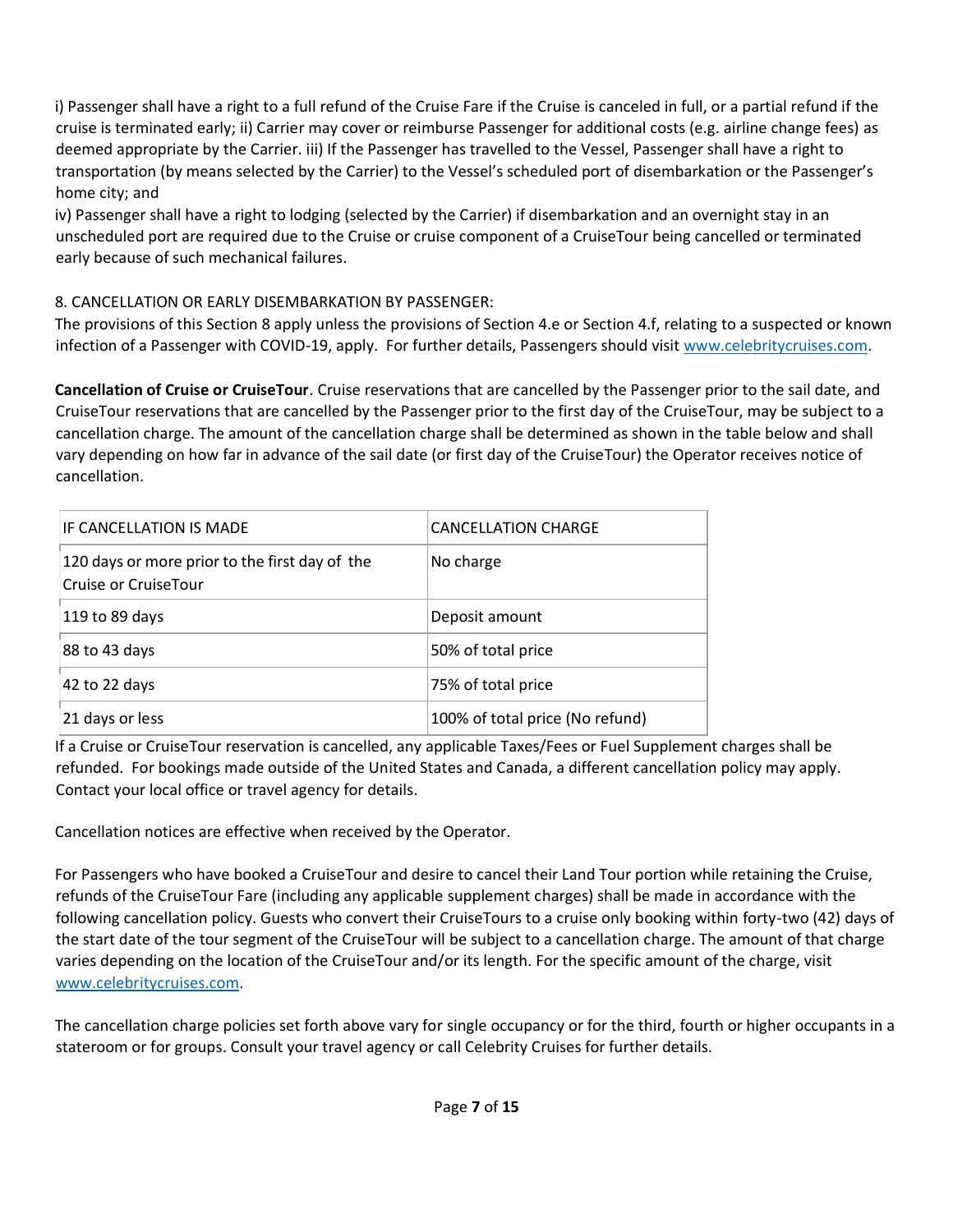Cancellation by the Passenger after the Cruise or CruiseTour has begun, early disembarkation of the Passenger for any reason, including pursuant to any provision of this Ticket Contract, or "no-shows," shall be without refund, compensation, or liability on the part of the Carrier whatsoever.

If Carrier received payment via credit card and a refund is owed, the refund will be made to that credit card. If Carrier received payment from your travel agent and a refund is owed, the refund will be provided back to that travel agent. Carrier reserves the right to offer promotional cruise fares or other offers that may modify the cancellation policies set forth above.

For cancellations of air flights, hotel stays, transfer services, shore excursions, pre-purchased amenities, CruiseCare®, pre-booked services (such as spa, photography or wedding services) and pre-booked arrangements such as specialty dining, see the applicable terms and conditions for any applicable cancellation charges.

9. PASSENGER'S OBLIGATION TO COMPLY WITH AGREEMENT, APPLICABLE LAWS, AND RULES OF CARRIER; QUARANTINE; INDEMNIFICATION:

a. Compliance Obligation Generally. Passenger shall at all times comply with the provisions of this Agreement, all applicable laws, and rules, policies and regulations of the Carrier, the Vessel and the Transport (as the same may be changed from time to time with or without notice), and including Carrier's COVID-19 Policies and Procedures set forth in Section 4 and on Carrier's website at [www.celebritycruises.com](http://www.celebritycruises.com/)[.](http://www.royalcaribbean.com/COVID) Passenger agrees not to enter any areas of the Vessel designated for crew only, including crew quarters, under any circumstances whatsoever. Passenger further agrees that Carrier may prohibit or restrict Passenger from bringing any alcoholic beverages for consumption onboard the Vessel and agrees to comply with any Carrier policy covering such matters. Nothing in this Agreement shall grant to Passenger any right to market, advertise, promote, provide or sell products or services to other guests onboard the Cruise or CruiseTour and Passenger shall be prohibited from doing so.

b. Passengers are solely responsible to maintain in their possession all passports, visas and other travel documents required for embarkation, travel and disembarkation at all ports of call. Passengers assume full responsibility to determine through their travel agent or the appropriate government authority the necessary documents. Passenger agrees to provide to Carrier (at Carrier's reasonable request) any travel documents. Carrier shall return such travel documents to Passenger by no later than the end of the Cruise.

c. Passenger understands and agrees that Carrier has a zero tolerance policy for illegal activity and shall report such activity to the appropriate authorities.

d. Each adult Passenger undertakes and agrees to supervise at all times any accompanying minors to ensure compliance with the provisions of this Section 9.

e. Carrier may also change accommodations, alter or cancel any activities of, deny service of alcohol to, confine to a stateroom or quarantine, search the stateroom, property or baggage of any Passenger, change a Passenger's Land Tour, disembark or refuse to embark the Passenger and/or any Passenger responsible for any minor Passenger, or restrain any Passenger at any time, without liability, at the risk and expense of the Passenger, when in the sole opinion of Carrier or the Captain the Passenger's conduct or presence, or that of any minor for whom the Passenger is responsible, is believed to present a possible danger, security risk or be detrimental to himself or the health, welfare, comfort or enjoyment of others, or fails to abide by Carrier's COVID-19 Policies and Procedures (as described in Section 4 above or on Carrier's website at [www.celebritycruises.com\)](http://www.celebritycruises.com/) or is in violation of any provision of this Agreement.

f. Passenger, or if a minor, his parent or guardian, shall be liable for and indemnify Carrier, the Vessel and the Transport from any civil liability, fines, penalties, costs or expenses incurred by or imposed on the Vessel, the Transport or Carrier arising from or related to Passenger's conduct or failure to comply with any provisions of this Section 9 or Section 4, including but not limited to: (i) any purchases by or credit extended to the Passenger; (ii) requirements relating to immigration, customs or excise; or (iii) any personal injury, death or damage to persons or property caused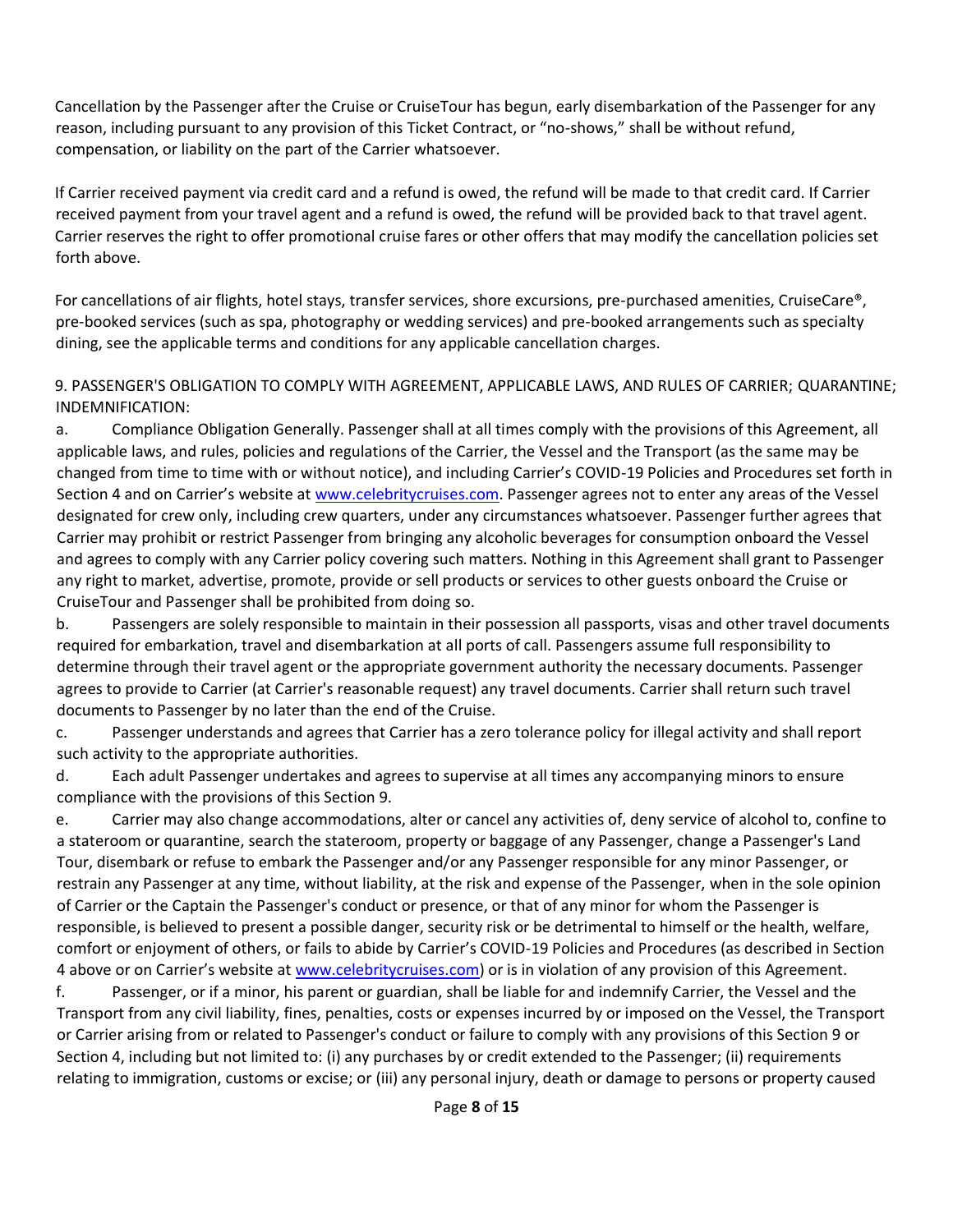directly or indirectly, in whole or in part, by any willful or negligent act or omission on the part of the Passenger, or (iv) failure to abide by Carrier's COVID-19 Policies and Procedures.

g. Carrier shall not be required to refund any portion of the Cruise or CruiseTour Fare paid by any Passenger who fails for any reason, including failure to abide by Carrier's COVID-19 Policies and Procedures, to be onboard the Vessel or Transport by the embarkation cut-off time applicable to the specific Cruise or CruiseTour or the boarding cut-off time applicable at any port of call or destination or point of departure as the case may be, and shall not be responsible for lodging, meals, transportation or other expenses incurred by Passenger as a result thereof. Embarkation procedures and cut-off times for cruises are available at www.celebritycruises.com. Boarding procedure cut-off times for any port of call or destination or point of departure are as announced on the applicable Cruise or CruiseTour. Carrier shall have no obligation to any Passenger to deviate from any scheduled sailing or port of call or destination.

h. Passenger acknowledges that for certain voyages, such as a round-trip voyage commencing in a United States port, the Passenger must complete the entire voyage and that failure to do so may result in a fine or other penalty being assessed by one or more governmental agencies. Passenger hereby agrees to pay any such fine or penalty imposed because Passenger failed to complete the entire voyage and to reimburse Carrier in the event it pays such fine or penalty.

i. Carrier may refuse to transport any Passenger, and may remove any Passenger from the Vessel or Transport at any time, for any of the following reasons: (i) whenever such action is necessary to comply with any government regulations, directives or instructions; (ii) when a Passenger refuses to permit search of his person or property for explosives, weapons, dangerous materials or other stolen, illegal or prohibited items; (iii) when a Passenger refuses upon request to produce positive identification; or (iv) for failure to comply with Carrier's rules and procedures, including, for example, Carrier's Guest Health, Safety and Conduct Policy or Carrier's policies against fraternization with crew; or (v) Guest's passage is denied by Carrier pursuant to its Refusal to Transport Policy; or (vi) Passenger fails to abide by Carrier's COVID-19 Policies and Procedures (as described in Section 4 above or on Carrier's website). Carrier's Guest Health, Safety and Conduct Policy and Refusal to Transport Policy are available online a[t](http://www.royalcaribbean.com/) [www.celebritycruises.com](http://www.celebritycruises.com/)[.](http://www.royalcaribbean.com/) 

j. In the interests of safety and security, Passengers and their baggage are subject to inspection or monitoring electronically with or without the Passenger's consent or knowledge.

k. If Carrier exercises its rights under this Section 9 or Section 4, Passenger shall have no claim against Carrier whatsoever and Carrier shall have no liability for refund, compensation, loss or damages of Passenger, including but not limited to any expenses incurred by Passenger for accommodations or repatriation, unless otherwise provided in Carrier's refund policy or provided herein.

#### 10. FORUM SELECTION CLAUSE FOR ALL LAWSUITS; CLASS ACTION WAIVER:

a. EXCEPT AS PROVIDED IN SECTION 11.B WITH REGARD TO CLAIMS OTHER THAN FOR PERSONAL INJURY, ILLNESS OR DEATH OF A PASSENGER , IT IS AGREED BY AND BETWEEN PASSENGER AND CARRIER THAT ALL DISPUTES AND MATTERS

WHATSOEVER ARISING UNDER, IN CONNECTION WITH OR INCIDENT TO THIS AGREEMENT, PASSENGER'S CRUISE, CRUISETOUR, LAND TOUR OR TRANSPORT, SHALL BE LITIGATED, IF AT ALL, IN AND BEFORE THE UNITED STATES DISTRICT COURT FOR THE SOUTHERN DISTRICT OF FLORIDA LOCATED IN MIAMI-DADE COUNTY, FLORIDA, U.S.A., (OR AS TO THOSE LAWSUITS TO WHICH THE FEDERAL COURTS OF THE UNITED STATES LACK SUBJECT MATTER JURISDICTION, BEFORE A COURT LOCATED IN MIAMI-DADE COUNTY, FLORIDA, U.S.A.) TO THE EXCLUSION OF THE COURTS OF ANY OTHER STATE, TERRITORY OR COUNTRY. PASSENGER HEREBY CONSENTS TO JURISDICTION AND WAIVES ANY VENUE OR OTHER OBJECTION THAT PASSENGER MAY HAVE TO ANY SUCH ACTION OR PROCEEDING BEING BROUGHT IN THE APPLICABLE COURT LOCATED IN MIAMI-DADE COUNTY, FLORIDA.

b. CLASS ACTION RELIEF WAIVER. PASSENGER HEREBY AGREES THAT EXCEPT AS PROVIDED IN THE LAST SENTENCE OF THIS PARAGRAPH, PASSENGER MAY BRING CLAIMS AGAINST CARRIER ONLY IN PASSENGER'S INDIVIDUAL CAPACITY.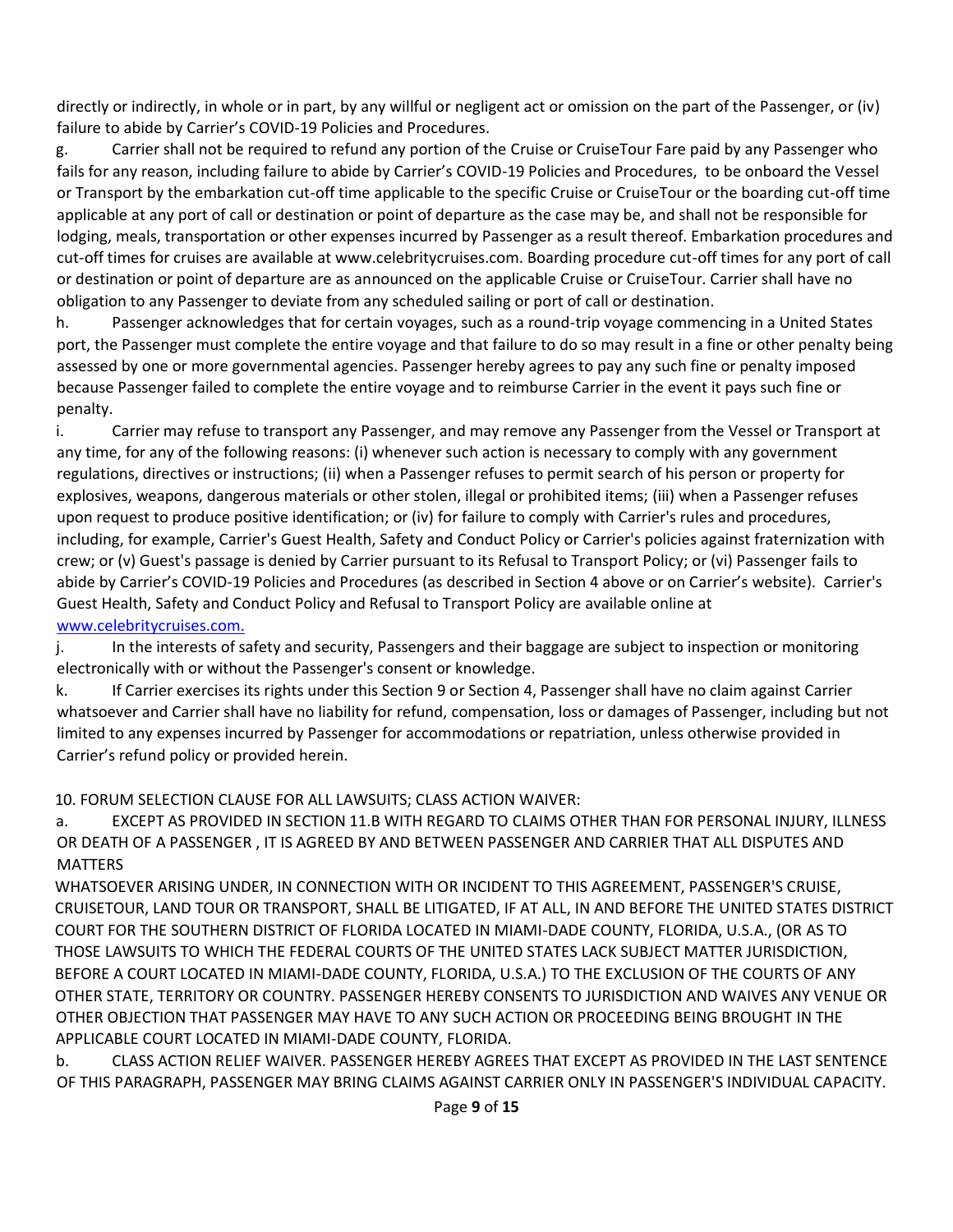EVEN IF THE APPLICABLE LAW PROVIDES OTHERWISE, PASSENGER AGREES THAT ANY ARBITRATION OR LAWSUIT AGAINST CARRIER, VESSEL OR TRANSPORT WHATSOEVER SHALL BE LITIGATED OR ARBITRATED BY PASSENGER INDIVIDUALLY AND NOT AS A MEMBER OF ANY CLASS OR AS PART OF A CLASS OR REPRESENTATIVE ACTION, AND PASSENGER EXPRESSLY AGREES TO WAIVE ANY LAW ENTITLING PASSENGER TO PARTICIPATE IN A CLASS ACTION. IF YOUR CLAIM IS SUBJECT TO ARBITRATION AS PROVIDED IN SECTION 11 BELOW, THE ARBITRATOR SHALL HAVE NO AUTHORITY TO ARBITRATE CLAIMS ON A CLASS ACTION BASIS. YOU AGREE THAT THIS SECTION SHALL NOT BE SEVERABLE UNDER ANY CIRCUMSTANCES FROM THE ARBITRATION CLAUSE SET FORTH IN SECTION 11.B BELOW, AND IF FOR ANY REASON THIS CLASS ACTION WAIVER IS UNENFORCEABLE AS TO ANY PARTICULAR CLAIM, THEN AND ONLY THEN SUCH CLAIM SHALL NOT BE SUBJECT TO ARBITRATION.

11. NOTICE OF CLAIMS AND COMMENCEMENT OF SUIT OR ARBITRATION; SECURITY:

a. TIME LIMITS FOR PERSONAL INJURY/ILLNESS/DEATH CLAIMS: NO SUIT SHALL BE MAINTAINABLE AGAINST CARRIER, THE VESSEL OR THE TRANSPORT FOR PERSONAL INJURY, ILLNESS OR DEATH OF ANY PASSENGER UNLESS **WRITTEN** 

NOTICE OF THE CLAIM, WITH FULL PARTICULARS, SHALL BE DELIVERED TO CARRIER AT THE FOLLOWING ADDRESS, C/O CELEBRITY CRUISES INC., 1050 CARIBBEAN WAY, MIAMI, FL 33132, WITHIN SIX (6) MONTHS FROM THE DATE OF THE INJURY, ILLNESS OR DEATH AND SUIT IS COMMENCED (FILED) WITHIN ONE (1) YEAR FROM THE DATE OF SUCH INJURY, ILLNESS OR DEATH AND PROCESS SERVED WITHIN 120 DAYS AFTER FILING, NOTWITHSTANDING ANY PROVISION OF LAW OF ANY STATE OR COUNTRY TO THE CONTRARY.

b. ARBITRATION OF ALL OTHER CLAIMS: ANY AND ALL OTHER DISPUTES, CLAIMS, OR CONTROVERSIES WHATSOEVER, EXCEPT FOR PERSONAL INJURY, ILLNESS OR DEATH OF A PASSENGER WHETHER BASED ON CONTRACT, TORT,

STATUTORY, CONSTITUTIONAL OR OTHER LEGAL RIGHTS, INCLUDING BUT NOT LIMITED TO ALLEGED VIOLATION OF CIVIL RIGHTS, DISCRIMINATION, CONSUMER OR PRIVACY LAWS, OR FOR ANY LOSSES, DAMAGES OR EXPENSES, RELATING TO OR IN ANY WAY ARISING OUT OF OR CONNECTED WITH THIS CONTRACT OR PASSENGER'S CRUISE, NO MATTER HOW DESCRIBED, PLEADED OR STYLED, SHALL BE REFERRED TO AND RESOLVED EXCLUSIVELY BY BINDING ARBITRATION PURSUANT TO THE UNITED NATIONS CONVENTION ON THE RECOGNITION AND ENFORCEMENT OF FOREIGN ARBITRAL AWARDS (NEW YORK 1958), 21 U.S.T. 2517, 330 U.N.T.S. 3, 1970 U.S.T. LEXIS 115, 9 U.S.C. §§ 202- 208 ("THE CONVENTION") AND THE FEDERAL ARBITRATION ACT, 9 U.S.C. §§ 1, ET SEQ., ("FAA") SOLELY IN MIAMI, FLORIDA, U.S.A. TO THE EXCLUSION OF ANY OTHER FORUM. THE ARBITRATION SHALL BE ADMINISTERED BY NATIONAL ARBITRATION AND MEDIATION ("NAM") UNDER ITS COMPREHENSIVE DISPUTE RESOLUTION RULES AND PROCEDURES AND NAM'S FEE SCHEDULE IN EFFECT AT THE TIME OF THE PROCEDURE, EACH OF WHICH ARE DEEMED TO BE INCORPORATED HEREIN BY REFERENCE. ANY QUESTION ABOUT THE ARBITRATION ADMINISTRATORS MENTIONED ABOVE MAY BE DIRECTED TO THEM AS FOLLOWS: NATIONAL ARBITRATION AND MEDIATION, INC., 990 STEWART AVE, 1ST FL., GARDEN CITY, NY 11530, PHONE: (800) 358-2550 EXT. 128. NEITHER PARTY WILL HAVE THE RIGHT TO A JURY TRIAL NOR TO ENGAGE IN PRE-ARBITRATION DISCOVERY EXCEPT AS PROVIDED IN THE APPLICABLE ARBITRATION RULES AND HEREIN, OR OTHERWISE TO LITIGATE THE CLAIM IN ANY COURT. THE ARBITRATOR'S DECISION WILL BE FINAL AND BINDING. OTHER RIGHTS THAT PASSENGER OR CARRIER WOULD HAVE IN COURT ALSO MAY NOT BE AVAILABLE IN ARBITRATION. AN AWARD RENDERED BY AN ARBITRATOR MAY BE ENTERED IN ANY COURT HAVING JURISDICTION UNDER THE CONVENTION OR FAA. PASSENGER AND CARRIER FURTHER AGREE TO PERMIT THE TAKING OF A DEPOSITION UNDER OATH OF THE PASSENGER ASSERTING THE CLAIM, OR FOR WHOSE BENEFIT THE CLAIM IS ASSERTED, IN ANY SUCH ARBITRATION. THE ARBITRATOR AND NOT ANY FEDERAL, STATE OR LOCAL COURT OR AGENCY, SHALL HAVE EXCLUSIVE AUTHORITY TO RESOLVE ANY DISPUTE RELATING TO THE INTERPRETATION, APPLICABILITY, ENFORCEABILITY OR FORMATION OF THIS AGREEMENT INCLUDING, BUT NOT LIMITED TO ANY CLAIM THAT ALL OR ANY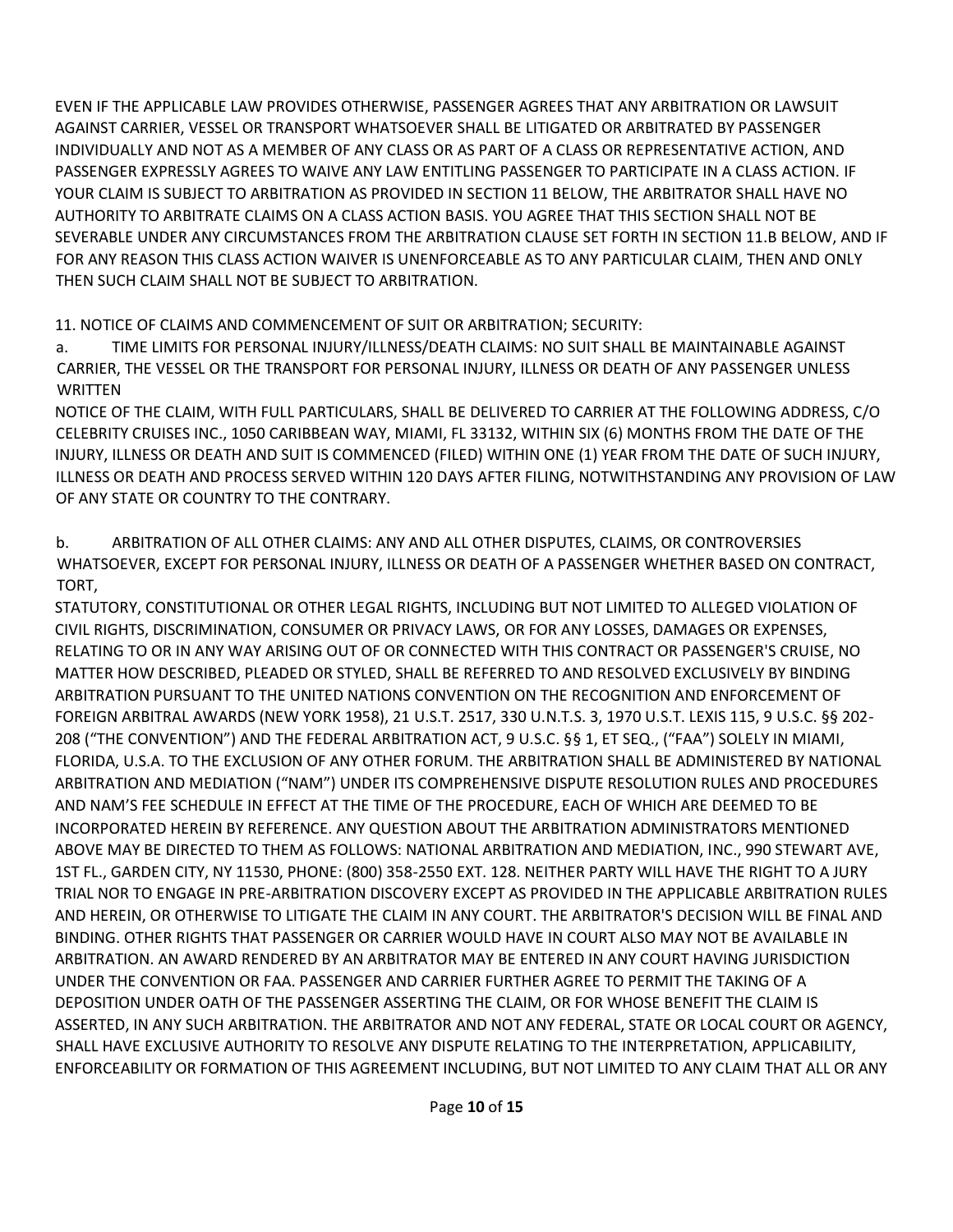PART OF THIS AGREEMENT IS VOID OR VOIDABLE. IN THE EVENT THIS PROVISION IS DEEMED UNENFORCEABLE BY AN ARBITRATOR OR COURT OF COMPETENT JURISDICTION FOR ANY REASON, THEN AND ONLY THEN THE PROVISIONS OF SECTION 10 ABOVE GOVERNING VENUE AND JURISDICTION SHALL EXCLUSIVELY APPLY TO ANY LAWSUIT INVOLVING CLAIMS DESCRIBED IN THIS SECTION 11.B.

c. TIME LIMITS FOR NON-INJURY/ILLNESS OR DEATH CLAIMS: NO PROCEEDING DESCRIBED IN SECTION 11.B MAY BE BROUGHT AGAINST CARRIER, VESSEL OR TRANSPORT UNLESS WRITTEN NOTICE OF THE CLAIM, WITH FULL PARTICULARS, SHALL BE DELIVERED TO CARRIER AT THE FOLLOWING ADDRESS, C/O CELEBRITY CRUISES INC., 1050 CARIBBEAN WAY, MIAMI, FL 33132, WITHIN THIRTY (30) DAYS AFTER TERMINATION OF THE CRUISE OR CRUISETOUR (WHICHEVER IS LATER) TO WHICH THIS TICKET CONTRACT RELATES. IN NO EVENT SHALL ANY SUCH PROCEEDING DESCRIBED IN SECTION 11.B BE MAINTAINABLE UNLESS SUCH PROCEEDING SHALL BE COMMENCED (FILED) WITHIN SIX (6) MONTHS AFTER THE TERMINATION OF THE CRUISE OR CRUISETOUR (WHICHEVER IS LATER) TO WHICH THIS TICKET CONTRACT RELATES AND VALID NOTICE OR SERVICE OF SUCH PROCEEDING IS EFFECTED WITHIN SIXTY (60) DAYS AFTER FILING, NOTWITHSTANDING ANY PROVISION OF LAW OF ANY STATE OR COUNTRY TO THE CONTRARY. d. IN THE EVENT OF AN IN REM PROCEEDING AGAINST THE VESSEL, PASSENGER HEREBY IRREVOCABLY AGREES THAT THE POSTING OF A LETTER OF UNDERTAKING FROM ANY OF CARRIER'S INSURERS SHALL CONSTITUTE AN ADEQUATE AND APPROPRIATE FORM OF SECURITY FOR THE IMMEDIATE RELEASE OF THE VESSEL IN LIEU OF ARREST.

#### 12. LIMITATIONS OF LIABILITY, GOVERNING LAW:

a. EXCEPT AS OTHERWISE EXPRESSLY PROVIDED HEREIN, CARRIER SHALL NOT BE LIABLE FOR INJURY, DEATH, ILLNESS, DAMAGE, DELAY OR OTHER LOSS TO PERSON OR PROPERTY, OR ANY OTHER CLAIM BY ANY PASSENGER CAUSED BY **ACT** 

OF GOD, WAR, TERRORISM, CIVIL COMMOTION, LABOR TROUBLE, GOVERNMENT INTERFERENCE, PERILS OF THE SEA, FIRE, ORDERS BY GOVERNMENT AGENCIES RESTRICTING TRAVEL DUE TO DECLARED PANDEMICS, PUBLIC HEALTH EMERGENCIES OR OUTBREAKS OF COMMUNICABLE DISEASE, COVID-19, INFLUENZA, COLDS AND NOROVIRUS, QUARANTINES, NATIONAL OR REGIONAL EMERGENCIES, THEFTS OR ANY OTHER CAUSE BEYOND CARRIER'S REASONABLE CONTROL, OR ANY ACT NOT SHOWN TO BE CAUSED BY CARRIER'S NEGLIGENCE.

b. PASSENGER AGREES TO SOLELY ASSUME THE RISK OF INJURY, DEATH, ILLNESS OR OTHER LOSS, AND CARRIER IS NOT RESPONSIBLE FOR PASSENGER'S USE OF ANY ATHLETIC OR RECREATIONAL EQUIPMENT; OR FOR THE NEGLIGENCE OR WRONGDOING OF ANY INDEPENDENT CONTRACTORS, INCLUDING BUT NOT LIMITED TO PHOTOGRAPHERS, SPA PERSONNEL OR ENTERTAINERS; OR FOR EVENTS TAKING PLACE OFF THE CARRIER'S VESSELS, LAUNCHES OR TRANSPORTS, OR AS PART OF ANY SHORE EXCURSION, TOUR OR ACTIVITY.

c. CARRIER HEREBY DISCLAIMS ALL LIABILITY TO THE PASSENGER FOR DAMAGES FOR EMOTIONAL DISTRESS, MENTAL SUFFERING OR PSYCHOLOGICAL INJURY OF ANY KIND UNDER ANY CIRCUMSTANCES, WHEN SUCH DAMAGES WERE NEITHER THE RESULT OF A PHYSICAL INJURY TO THE PASSENGER, NOR THE RESULT OF PASSENGER HAVING BEEN AT ACTUAL RISK OF PHYSICAL INJURY, NOR WERE INTENTIONALLY INFLICTED BY THE CARRIER. WITHOUT LIMITING THE PRECEDING SENTENCE, IN NO EVENT WILL CARRIER BE LIABLE TO PASSENGER FOR ANY CONSEQUENTIAL, INCIDENTAL, EXEMPLARY OR PUNITIVE DAMAGES.

d. ON INTERNATIONAL VOYAGES THAT EMBARK OR DISEMBARK IN A PORT OF A EUROPEAN UNION MEMBER STATE AND DO NOT EMBARK, DISEMBARK OR CALL AT ANY U.S. PORT, CARRIER SHALL BE ENTITLED TO ANY AND ALL LIABILITY

LIMITATIONS AND IMMUNITIES FOR DEATH AND/OR PERSONAL INJURY AS PROVIDED UNDER EU REGULATION 392/2009 ON THE LIABILITY OF CARRIERS TO PASSENGERS IN THE EVENT OF ACCIDENTS. ON INTERNATIONAL CRUISES THAT DO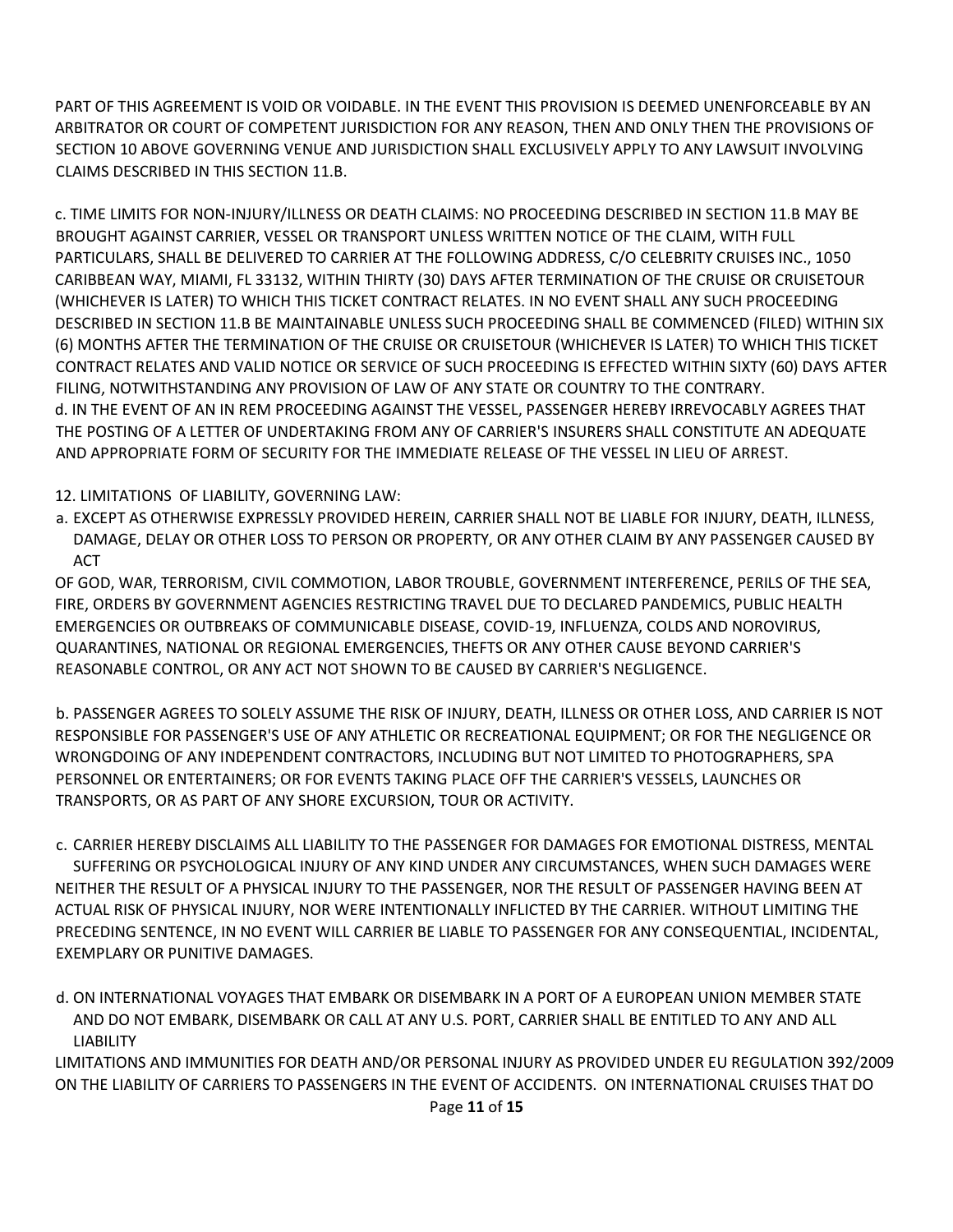NOT EMBARK OR DISEMBARK IN EITHER A PORT IN A EUROPEAN UNION MEMBER STATE OR A U.S. PORT, AND WHICH DO NOT CALL AT ANY U.S. PORT, CARRIER SHALL BE ENTITLED TO ANY AND ALL LIABILITY LIMITATIONS AND IMMUNITIES FOR DEATH AND/OR PERSONAL INJURY AS PROVIDED IN THE ATHENS CONVENTION RELATING TO THE CARRIAGE OF PASSENGERS AND THEIR LUGGAGE BY SEA, 1974 AND THE PROTOCOL OF 2002 TO THAT CONVENTION (TOGETHER, THE "ATHENS CONVENTION") ON THE LIABILITY OF CARRIERS TO PASSENGERS IN THE EVENT OF ACCIDENTS. UNDER BOTH EU REGULATION 392/2009 AND THE ATHENS CONVENTION, CARRIER'S LIABILITY IS LIMITED TO NO MORE THAN 400,000 SPECIAL DRAWING RIGHTS ("SDR") PER PASSENGER (APPROXIMATELY U.S. \$552,000) IF THE PASSENGER PROVES THAT THE INCIDENT WAS A RESULT OF CARRIER'S FAULT OR NEGLECT. AN SDR IS AN INTERNATIONALLY RECOGNIZED MONETARY MEASUREMENT WHOSE VALUE FLUCTUATES DEPENDING ON THE DAILY EXCHANGE RATE AS PUBLISHED BY THE INTERNATIONAL MONETARY FUND A[T WWW.IMF.ORG](http://www.imf.org/) OR IN THE WALL STREET JOURNAL. IF THE LOSS OR DAMAGE WAS CAUSED BY A SHIPPING INCIDENT, DEFINED AS A SHIPWRECK, CAPSIZING, COLLISION OR STRANDING OF THE SHIP, EXPLOSION OR FIRE IN THE SHIP, OR DEFECT IN THE SHIP (AS DEFINED BY THE EU REGULATION AND ATHENS CONVENTION), CARRIER'S LIABILITY IS LIMITED TO NO MORE THAN 250,000 SDRS PER PASSENGER (APPROXIMATELY U.S. \$345,000). COMPENSATION FOR LOSS CAUSED BY A SHIPPING INCIDENT CAN INCREASE TO A MAXIMUM OF 400,000 SDRS PER PASSENGER (APPROXIMATELY U.S. \$552,000) UNLESS CARRIER PROVES THAT THE SHIPPING INCIDENT OCCURRED WITHOUT CARRIER'S FAULT OR NEGLECT. SHIPPING INCIDENTS DO NOT INCLUDE ACTS OF WAR, HOSTILITIES, CIVIL WAR, INSURRECTION, NATURAL DISASTERS, OR INTENTIONAL ACTS OR OMISSIONS OF THIRD PARTIES. IN CASES WHERE THE LOSS OR DAMAGE WAS CAUSED IN CONNECTION WITH WAR OR TERRORISM, CARRIER'S LIABILITY FOR ANY PERSONAL INJURY OR DEATH (WHETHER OCCURRING DURING A SHIPPING INCIDENT OR A NONSHIPPING INCIDENT) IS LIMITED TO THE LOWER OF 250,000 SDRS PER PASSENGER (APPROXIMATELY U.S. \$345,000) OR 340 MILLION SDRS (APPROXIMATELY U.S. \$469,200,000) PER SHIP PER INCIDENT. PUNITIVE DAMAGES ARE NOT RECOVERABLE FOR CRUISES COVERED BY EU REGULATION 392/2009 OR THE ATHENS CONVENTION.

UNDER BOTH EU REGULATION 392/2009 AND THE ATHENS CONVENTION, CARRIER'S LIABILITY FOR LOSS OR DAMAGE TO CABIN LUGGAGE IS LIMITED TO 2,250 SDR (APPROXIMATELY U.S. \$3,181).

IN ADDITION, PASSENGERS EMBARKING A CRUISE IN A EUROPEAN MEMBER STATE PORT ARE AFFORDED RIGHTS UNDER EU REGULATION 1177/2010.

FOR A COPY OF EU REGULATION 392/2009, VISIT HTTPS://EUR-LEX.EUROPA.EU/LEGAL-CONTENT/EN/TXT/PDF/?URI=CELEX:32009R0392&FROM=EN . FOR A COPY OF THE ATHENS CONVENTION AND THE 2002 PROTOCOL THERETO, VISIT HTTPS://TREATIES.UN.ORG/DOC/PUBLICATION/UNTS/VOLUME%201463/VOLUME1463-I-24817-ENGLISH.PDF AND

HTTPS://TREATIES.UN.ORG/DOC/PUBLICATION/UNTS/NO%20VOLUME/24817/A24817-080000028053BF55.PDF (FULL TEXT IN ENGLISH BEGINS AT PAGE 40).

e. AS TO ALL OTHER CRUISES NOT DESCRIBED ABOVE IN SECTIONS 12.D, ALL THE RESTRICTIONS, EXEMPTIONS FROM, AND LIMITATIONS OF LIABILITY PROVIDED IN, OR AUTHORIZED BY THE LAWS OF THE UNITED STATES SHALL APPLY, INCLUDING BUT NOT LIMITED TO, TITLE 46 OF THE UNITED STATES CODE §§ 30501 THROUGH 30509, AND 30511.

f. EXCEPT AS OTHERWISE EXPRESSLY SET FORTH HEREIN, THIS TICKET CONTRACT AND ALL DISPUTES OR CLAIMS WHATSOEVER BY PASSENGER ARISING FROM OR RELATED TO THIS TICKET CONTRACT SHALL IN ALL RESPECTS AND WITHOUT REGARD TO CONFLICT OF LAW PRINCIPLES, BE GOVERNED BY AND CONSTRUED IN ACCORDANCE WITH THE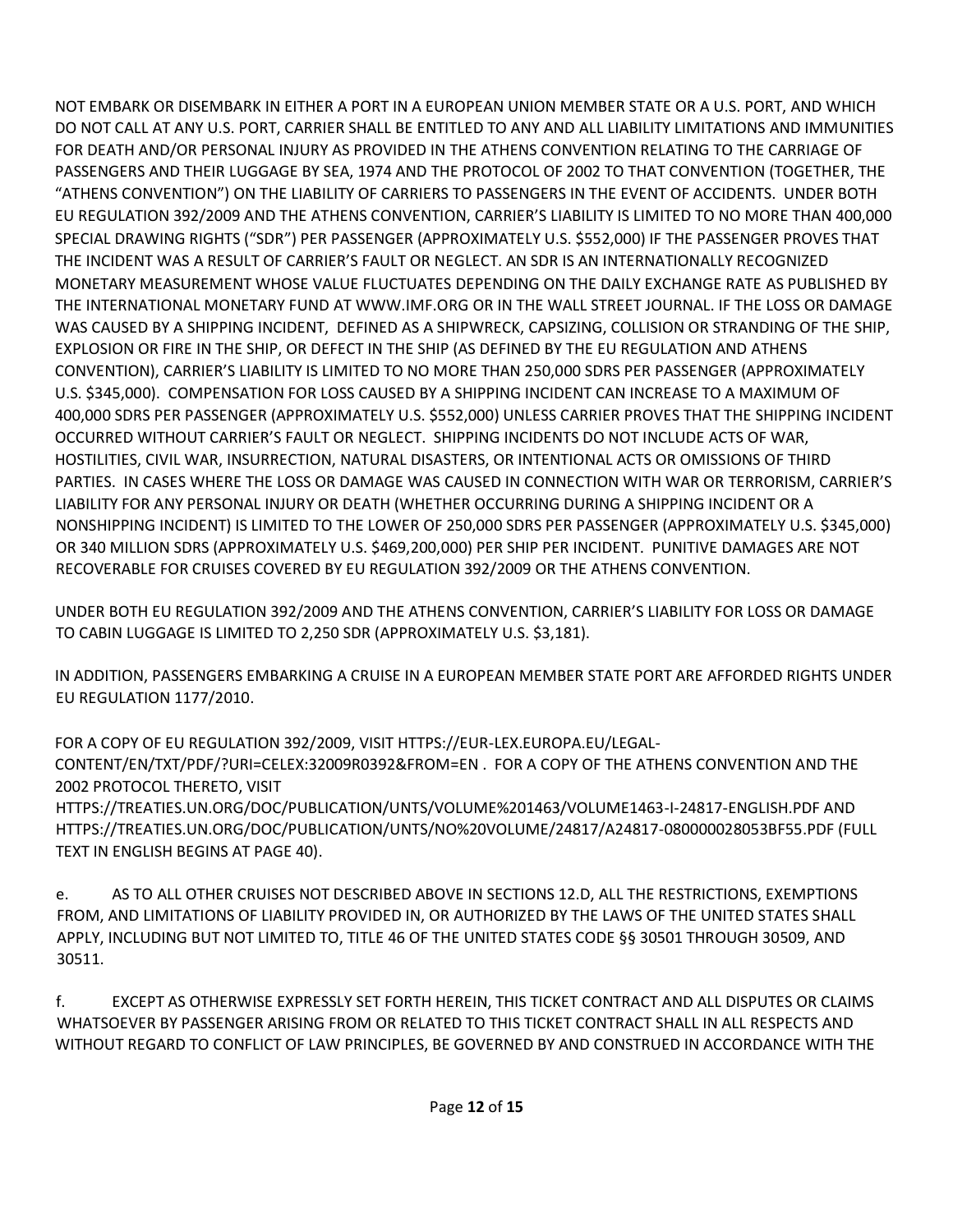GENERAL MARITIME LAW OF THE UNITED STATES OF AMERICA, AND, WHEN APPLICABLE, THE U.S. DEATH ON THE HIGH SEAS ACT (46 U.S.C. § 30301 ET SEQ.). EXCEPT AS OTHERWISE EXPRESSLY SPECIFIED IN THIS TICKET, PASSENGER AGREES THIS CHOICE OF LAW SUPERSEDES AND PREEMPTS ANY PROVISION OF LAW OF ANY OTHER STATE OR NATION.

### 13. FITNESS TO TRAVEL; DENIAL OF BOARDING; MINORS:

a. In addition to the Passenger's representations required in Section 4 regarding COVID-19, Passenger warrants that he and those traveling with him are fit for travel and that such travel will not endanger themselves or others. b. Minors. Any Guest under the age of 18 shall be considered a minor and must travel with a parent or Legal Guardian or such other person as may be permitted by Carrier's policies.

c. Minimum Age. No Guest under the age of 21 will consume any alcoholic beverages while on board the Vessel or Transport except as may be permitted by Carrier's policy. No Guest under the age of twenty-one (21) will be booked in a stateroom unless accompanied by an adult twenty-one (21) years of age or older, except for minors sailing with their parents or guardians in adjacent staterooms, or for under-aged married couples (proof of marriage is required) or except as otherwise permitted by Carrier's policy. Carrier reserves the right to request proof of age at any time and Passenger's age on the date of sailing determines his or her status for the entire cruise vacation.

d. Pregnancy and Infants - Any Passenger who will enter the 24th week of pregnancy by the beginning of, or at any time during their cruise or CruiseTour agrees not to book the cruise or board the Vessel or Transport under any circumstances. No infants under a specific age (at least six (6) months for most cruises but twelve (12) months for other cruises) shall be booked on a cruise or CruiseTour, nor brought onboard the Vessel or Transport by any Passenger under any circumstances. The most current minimum age requirements are available online a[t www.celebritycruises.com](http://www.celebritycruises.com/)[.](http://www.royalcaribbean.com/)

e. Special Needs. Any Passenger with mobility, communication or other impairments, or other special or medical needs that may require medical care or special accommodations during the cruise or CruiseTour must notify the Carrier of any such condition at the time of booking. Animals, including service animals, are not permitted onboard Vessels sailing in the Galapagos Islands. Passenger agrees to accept responsibility and reimburse Carrier for any loss, damage or expense whatsoever related to the presence of any animal brought on board the Vessel or Transport. Passengers acknowledge and understand that certain international safety requirements, shipbuilding standards, and/or applicable regulations involving design, construction or operation of the Vessel may restrict access to facilities or activities for persons with mobility, communication or other impairments or special needs. Passengers requiring the use of a wheelchair must provide their own wheelchair (that must be of a size and type that can be accommodated on the Vessel) as wheelchairs carried on board are for emergency use only. Carrier's ability to accommodate Passengers with special needs onboard Vessels sailing in the Galapagos Islands is very limited. These Vessels do not offer accessible staterooms, they cannot accommodate Passengers who are full-time wheelchair users, and service animals are not permitted.

f. Carrier shall have the right to deny boarding for violations of any of the policies set forth in this Section 13 or Section 4. If Carrier exercises its rights under this Section 13 or Section 4 for violations of policy, Passenger shall have no claim against Carrier whatsoever and Carrier shall have no liability for refund, compensation loss or damages of Passenger, including but not limited to any expenses incurred by Passenger for accommodations or repatriation.

g. Recreational water facilities. Our recreational water facilities do not have a lifeguard on duty. Children must be supervised by a parent or legal guardian at all times while in the pools, whirlpools and other recreational water feature areas.

#### 14. USE OF PHOTOS, VIDEOS OR RECORDINGS:

a. Guest hereby grants to Carrier (and its assignees and licensees) the exclusive right throughout the universe and in perpetuity to include photographic, video, audio and other visual or audio portrayals of Passenger taken during or in connection with the Cruise or CruiseTour (including any images, likenesses or voices) in any medium of any nature whatsoever (including the right to edit, combine with other materials or create any type of derivative thereof) for the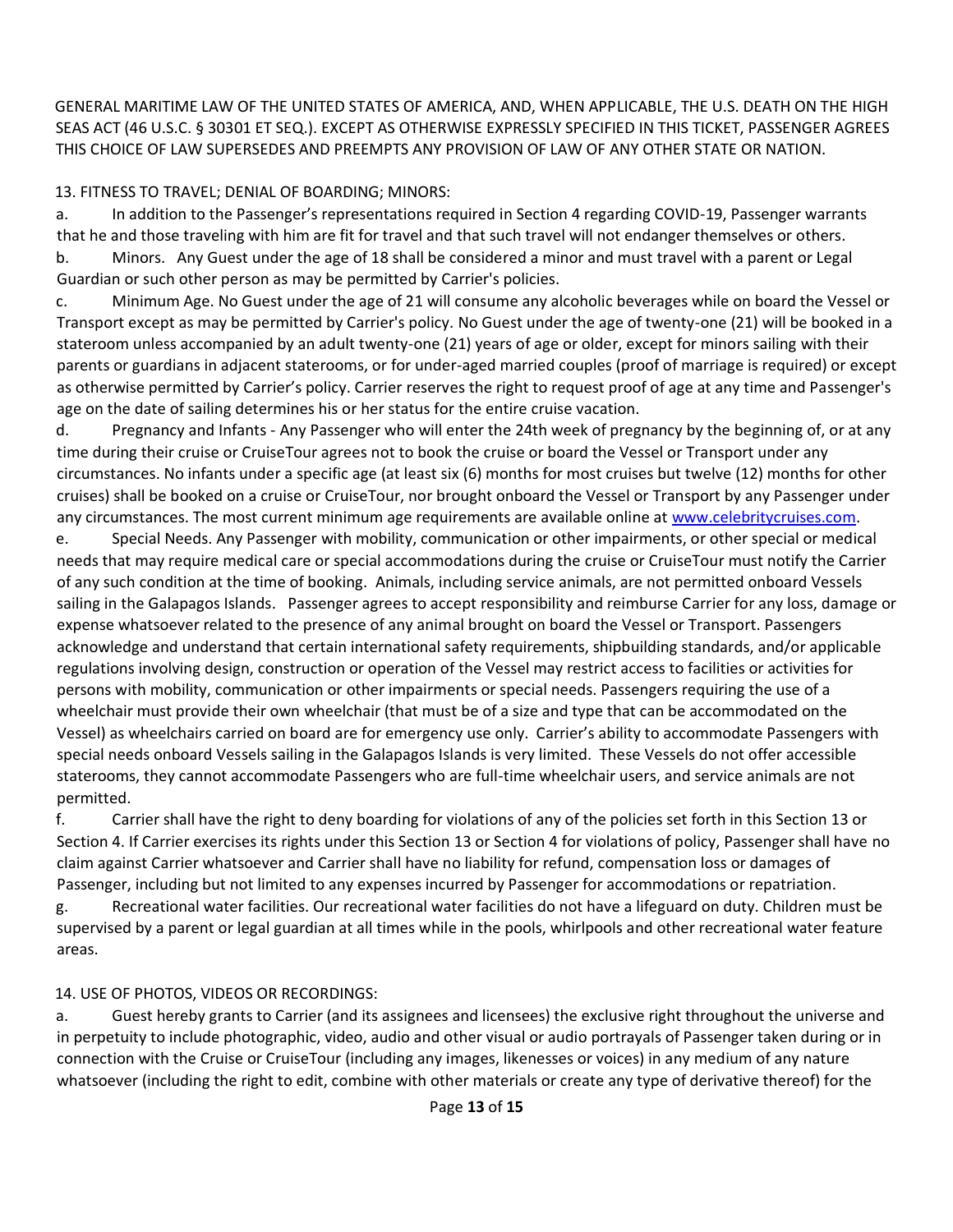purpose of trade, advertising, sales, publicity, promotional, training or otherwise, without compensation to the Guest. Such grant shall include the unrestricted right to copy, revise, distribute, display and sell photographs, images, films, tapes, drawings or recordings in any type of media (including but not limited to the Internet). Guest hereby agrees that all rights, title and interest therein (including all worldwide copyrights therein) shall be Carrier's sole property, free from any claims by Passenger or any person deriving any rights or interest from Passenger.

b. Guest hereby agrees that any recording (whether audio or video or otherwise) or photograph of Guest, other guests, crew or third parties onboard the Vessel or depicting the Vessel, its design, equipment or otherwise shall not be used for any commercial purpose, in any media broadcast or for any other nonprivate use without the express written consent of Operator. The Operator shall be entitled to take any reasonable measure to enforce this provision.

#### 15. YOUR TRAVEL AGENT:

Passenger acknowledges and confirms that any travel agent utilized by Passenger in connection with the issuance of this Ticket Contract is, for all purposes, Passenger's agent and Carrier shall not be liable for any representation made by said travel agent. Passenger shall remain liable at all times to Carrier for the price of passage. Passenger understands and agrees that receipt of this Ticket Contract or any other information or notices by Passenger's travel agent shall be deemed receipt by the Passenger as of the date of receipt by the agent. Passenger acknowledges that Carrier is not responsible for the financial condition or integrity of any travel agent.

#### 16. SEVERABILITY:

Any provision of this Agreement that is determined in any jurisdiction to be unenforceable for any reason shall be deemed severed from this Agreement in that jurisdiction only and all remaining provisions shall remain in full force and effect.

# 17. TRANSFERS AND ASSIGNMENTS:

This Ticket Contract may not be assigned, sold or otherwise transferred by the Passenger. Among other things, this means that the Passenger cannot sell or transfer this Ticket Contract to someone else, and Carrier shall not be liable to the Passenger or any other person in possession of a Ticket Contract for honoring or refunding such Ticket Contract when presented by such other person. The Carrier may assign, convey or transfer its rights in this Agreement to any parent, subsidiary or affiliate of the Carrier who is scheduled to operate the Vessel at the time of the Cruise.

# 18. RELATIONSHIP TO OTHER PURCHASES:

To the extent permitted or required by law, this Agreement also covers Carrier's CruiseCare travel protection products, shore excursions, land and hotel packages.

# 19. OPERATOR:

For sailings onboard Celebrity Xpedition and Celebrity Xploration: Oceanadventures S.A., registered office is at Av. Naciones Unidas E2-30 y Nuñez de Vela, edificio Metropolitan, Office 14-04, Quito, Ecuador.

For sailings onboard Celebrity Flora: Islas Galapagos Turismo y Vapores C.A., registered office is at Av. Naciones Unidas E2-30 y Nuñez de Vela, edificio Metropolitan, Office 14-04, Quito, Ecuador.

# 20. SUPPLEMENT CHARGES:

Operator reserves the right to impose a supplemental charge relating to unanticipated occurrences including, but not limited to, increases in the price of fuel. Any such supplement charges may apply, at Operator's sole discretion, to both